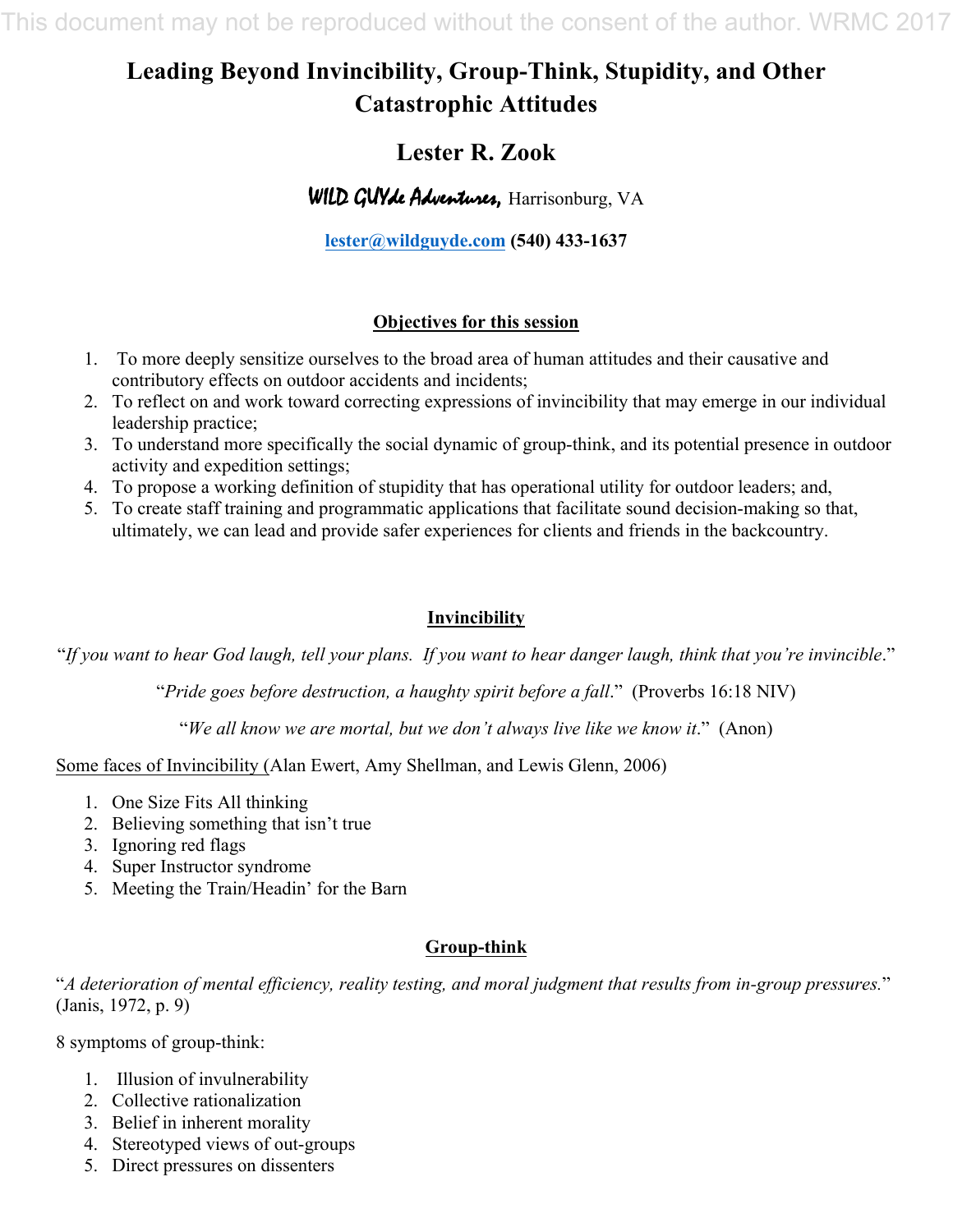This document may not be reproduced without the consent of the author. WRMC 2017

- 6. Self censorship
- 7. Illusion of unanimity
- 8. Self-appointed "mind-guards"

**Task importance**, the extent to which making correct or accurate judgments mediates important rewards and punishments for participants, and **task difficulty** have been shown to influence group-think (Baron, Vandello, and Brunsman, 1996, p. 915)

| <b>DIFFICU</b> | High | "Over the mountain or through the<br>swamp?"<br><b>MEDIUM</b> conformity pressure | Challenging river crossing, or maybe evaluating<br>a vague medical complaint<br><b>HIGH</b> conformity pressure |
|----------------|------|-----------------------------------------------------------------------------------|-----------------------------------------------------------------------------------------------------------------|
| TASK           | Low  | "Pasta or burritos?"<br>MEDIUM conformity pressure                                | Practicing lightening drills<br>LOW conformity pressure                                                         |
|                |      | Low                                                                               | High                                                                                                            |
|                |      | <b>TASK IMPORTANCE</b>                                                            |                                                                                                                 |

More recently, Kayes (2006) has done some thinking about the psychology of goal-setting, and how personal and shared goals can become destructive forces. He uses the 1996 Mount Everest disaster as his case study.

"*Pursuing the summit of Everest becomes part of who you are. Your self-image become inseparable from the summit. Contingencies, unintended consequences, and other obstacles attempt to get in your way but ultimately fail to distract you. And distractions they are, since such obstacles only remind you to focus on what is important – achieving your goal. You focus on the summit. You become determined to meet your goal. The goal itself is straightforward: summit the mountain. You know, at least in theory, how this can be done. You put trust in the expedition leaders, and they reassure you they have it all figured out. Stay the course, don't get distracted, and listen to their guidance. Don't worry about the inevitable setbacks, such as the lack of sleep, the uncomfortable cough, the egos of your climbing partners. Focus on attaining your goal. You don't need to worry about finding excuses because you will have success. Your sense of self and the goal have become inseparable.*" (2006, p. 41)

Goal: an idealized future state, an optimal outcome

Theodicy: people who hold strong beliefs often seek to maintain those beliefs even in the face of contradictory information. Individuals rely on future desired states to rationalize current suffering.

Goalodicy: destructive goal pursuit "*The more a person, group, or organization relies on a future as yet unachieved goal as a source of identity, the more likely they will persist at pursuing the goal beyond what is reasonable*."

"*The goal serves not only as the destination but also as the means to justify the continued pursuit of the goal*." (p. 44)

"*Goalodicy emerges as leaders and their followers begin to ignore new information, especially when this information contradicts current beliefs about achieving the goal. Goalodicy provides a tool to maintain the motivating power of goals, even when new information may indicate that the goal cannot be achieved. The*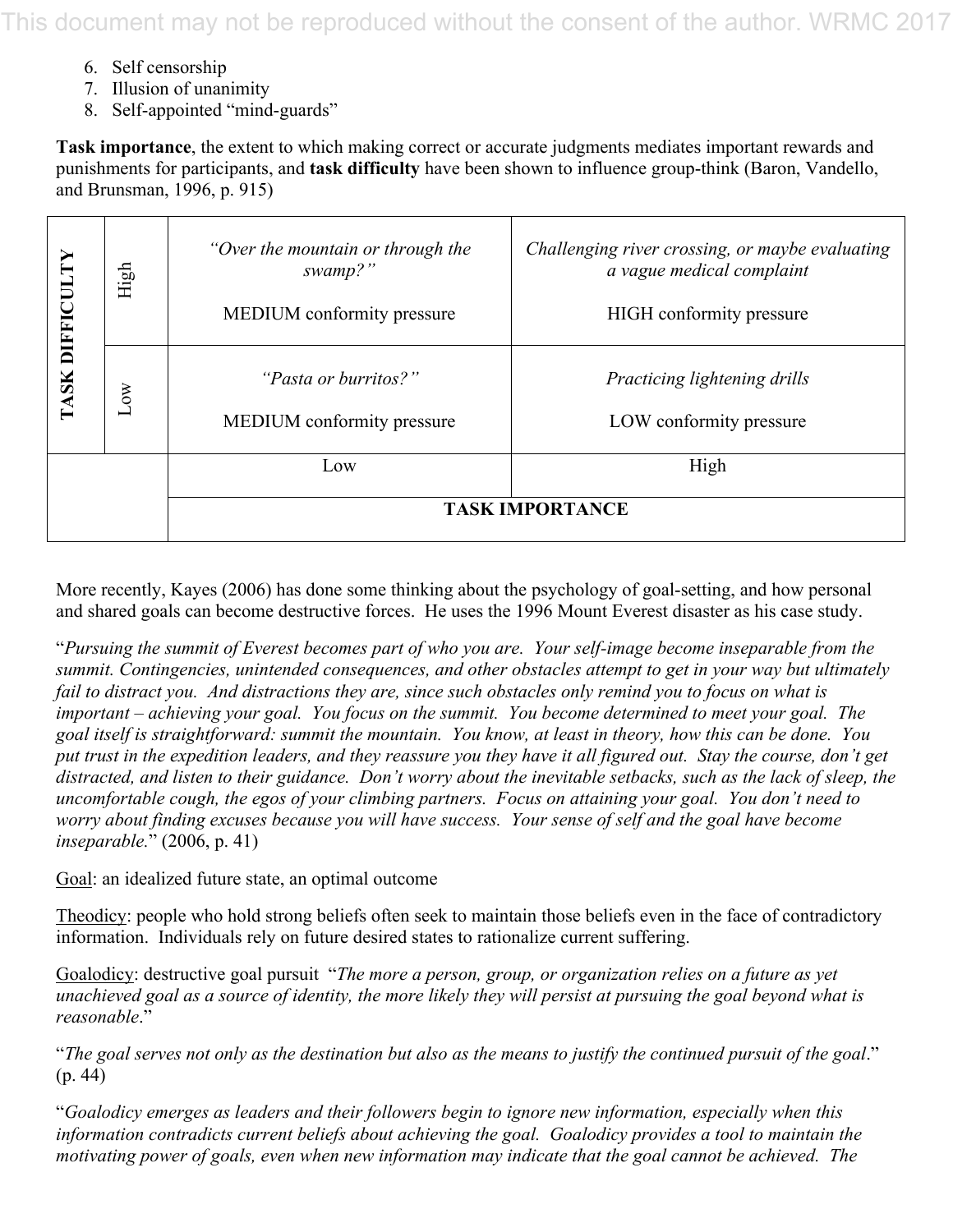*problem of goalidicy lies in the following complication: Goals motivate leaders and their followers to continue to put more effort into achieving a desired outcome. In many cases, however, the additional effort will not lead to goal achievement. Goalodicy describes a situation in which the more effort that is put into achieving the goal, the more likely the goal will become destructive*." (p. 44)

A few observations about group-think and goalodicy:

- 1. Reinforcing group norms is not just a matter of a few exerting their will on a group it is about reinforcing group identity – something, incidentally, that we tend to give considerable time and attention to early on in our program groups and expeditions. Are we sowing the seeds of goalodicy?
- 2. "Tightly coupled to a weak chain." "Any mountaineering party can only accomplish what its weakest member is capable of (Fredston, Fesler, and Tremper, 2000, p. 4). By reinforcing group identity, we have more tightly coupled ourselves to the weak link in the chain, making escape even more difficult.
- 3. Let's not forget about "risk shift" that well researched phenomenon in which being in a group impels people to take riskier decisions than when they are alone.

#### **Leading beyond Group-think and Goalodicy**

Group formation: Instead of fashioning a group identity based upon our ability to achieve --- to overcome the obstacles we will encounter – we should early on fashion an identity based upon our responsiveness, flexibility, willingness to listen, and group ability to learn.

Personal and group relationships: Edmondson's (2003) study of surgical teams found that higher performing teams intentionally:

- 1. Fostered inclusiveness; encouraged active participation by each team member.
- 2. Minimized power differences; emphasized teaming over individual ability.
- 3. Had leaders who communicated humility; the leader can still learn.

#### Diagnosing Toxic Goals

- 1. Narrowly defined goal; only one measure of success.
- 2. Public expectation; elevating the stakes
- 3. Face-saving behavior; maintaining status; avoiding admitting something embarrassing
- 4. Idealized future; fulfillment; the ultimate achievement; success will fill in personal gaps
- 5. Goal-driven justification; "*I can endure present hardships because once I achieve my goal, these hardships will go away*…" (Kayes, 2006, p. 75)
- 6. Achieving destiny; my only meaning in life

Fostering multiple goals: balancing the importance of making the summit with the necessity of a safe descent. This more closely reflects reality out in the field, and it can force "judgment-call" conversations among group members.

#### Functioning in the field:

Several of Janis' suggestions for minimizing the negative expressions of group-think:

1. Each group member has permission to be a critical evaluator. The leader must model acceptance of critique, even of his or her own judgment.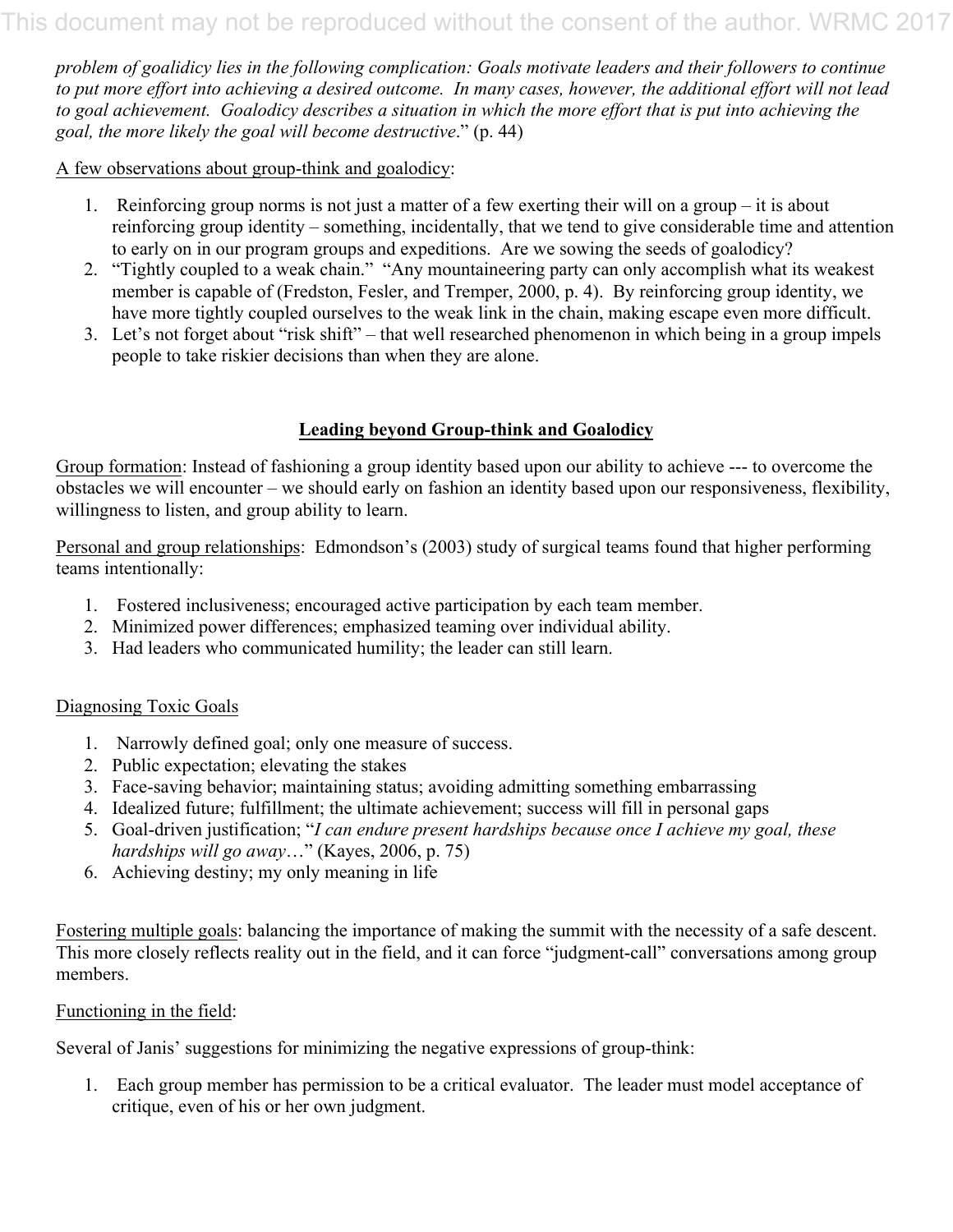- 2. Leaders should withhold their own preferences and judgments early in the decision-making process. Kathryn Dant, in "Groupthink – the Dark Side of Teaming and How to Counteract it," suggests limiting the early influence of a senior leader.
- 3. Several groups can be assigned to work independently, and then bring their own conclusions about the question or problem. Dant again calls this, "creating constructive conflict within the group."
- 4. Outside input can be sought, and then reflected back into the group decision-making process (not particularly workable in an expedition context).
- 5. A group member can be assigned the role of "devil's advocate," both to challenge prevailing ideas, and to be a partner for any indigenous group member who wants to question the process or group conclusions.
- 6. A session can be spent "thinking like the enemy," and devising concomitant scenarios or strategies. In a backcountry expedition setting, time can be spent brainstorming about alternative weather, logistical, or injury scenarios.
- 7. When a preliminary consensus has been reached, a "second chance" meeting can be held in which members are encouraged to express any residual doubts and rethink the issue before committing to a definitive plan.

#### **Stupidity**

#### What does stupidity look like?

- Presumptive certainty
- Unwarranted exceptionality
- Unwillingness to change
- Ignorance squared

I would offer that stupidity is *someone who refuses to learn*. If we define learning as behavior change growing out of observations and reflective thought, then a person breaking down at any of these points (failure to observe and attend, incapacity or unwillingness to reflect, resistance to changing course or modifying constructs, refusal to grow) is stupid. Some authoritative support:

- John Dewey said, "*Learning is thinking about experience*." We are not learned if we have merely had an experience – we are learned if we have experienced something and then reflected on it, extracted meaning from it, and applied it.
- George Santayana, the American historian, observed, "*Those who refuse to learn from history are doomed to repeat it*." Learning is the corrective that we apply to past failure.
- *The past is always prologue*. So when we see someone repeating a destructive cycle for themselves or others, ignoring statistics, experience, and evidence, we can say, in tones more observational than insulting (and hopefully, **before** it all hits the fan): "*I think we are about to see stupid*!"

#### **Now let's talk about mindfulness.** Look for the conceptual similarities with curiosity that we have already mentioned.

Ellen Langer pioneered the work on mindfulness. She describes being mindful as:

- 1. Being actively alert in the present
- 2. Being open to new and different information.
- 3. Having the ability to create new categories when processing information.
- 4. Having an awareness of multiple perspectives.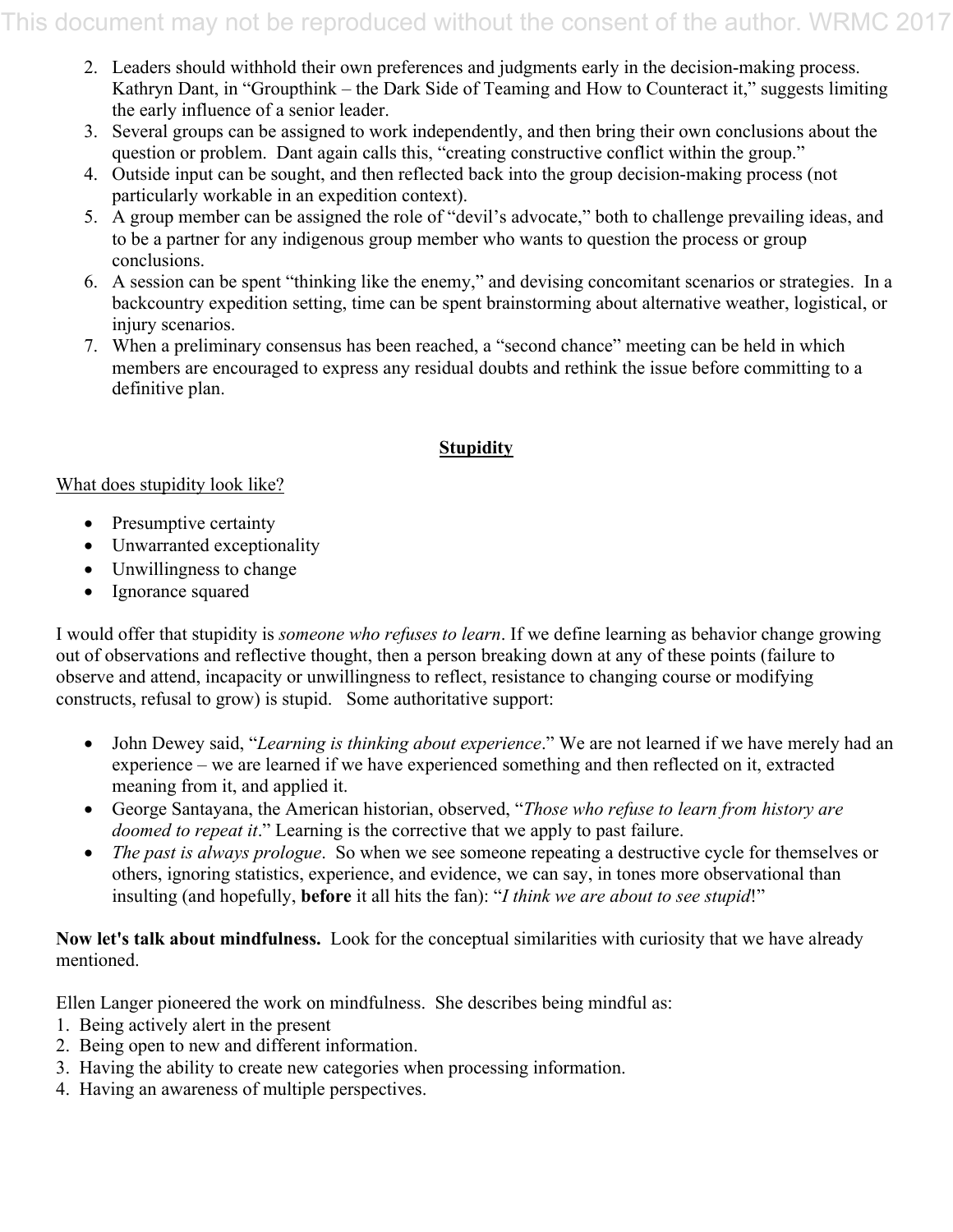#### **So if stupidity is linked to an unwillingness to learn, then, contrary to conventional wisdom, the opposite of stupidity is not intelligence.**

The opposite of stupidity is *curiosity* – an inquiring mind, and a desire to learn and know.

#### **Take-aways**

- 1. Humility as a pre-condition to learning: Are you more willing to learn than you are wanting to cling to a particular self-image? How important is it to you in your activity or your leadership role what other people think?
- 2. Gaps in your resume (skill learning, accident preparedness or incident management)

People who hold to the one right way to do something are often limited in their skills or intimidated by change or both.

What is your *Personal Curiosity/Coachability Quotient (PCQ)*?

- 3. Debrief your own (or your organization's history). Can you identify any of these elements in incidents of which you have been a part? Walk through them, writing out key elements/ingredients.
- 4. Cathye Haddock (1999) tells us that the epic stories we tell are often actually HIPO events (near misses, incidents with a High Potential for Harm) that we have camouflaged with glory and heroics. Are you courageous enough to unearth your epic stories; is there some truth-telling that needs to happen? What can you learn from looking honestly and deeply into your past experiences? What is the humor hiding?

"*On the occasion of every accident that befalls you, remember to turn to yourself and inquire what power you have for turning it to use*." (Epictetus)

- 5. Use actual cases to get staff members and trainee leaders talking about and identifying the human antecedents to disasters (Label it, Analyze it, Elaborate upon it, Personalize it).
- 6. Create 2 leadership training scenarios to both illustrate the particular dynamics and to give trainees practices in intervention. Write a role-play script for each with an open-ended conclusion.
- 7. These dynamics can affect leaders in the field (not just clients). How might this influence our staff hiring protocol? Should you add a few relevant questions into your interview format about either historical or hypothetical situations? How can an interviewee demonstrate to you their receptiveness and ability to learn from their experiences?
- 8. Creating mechanisms so we can learn from our history: does your incident report format invite documentation/interpretation of the human elements as a causative or contributing factor? By modifying the document, might you start to gather information about incidents that can subsequently be used for reflection, organizational learning, and leadership training?

#### **Sources**

Ajango, D. ,ed. (2000). *Lessons learned: a Guide to Accident Prevention and Crisis Response*. University of Alaska Anchorage.

American Alpine Club. (1998 and 2008). *Accidents in North American Mountaineering*. Golden, CO.